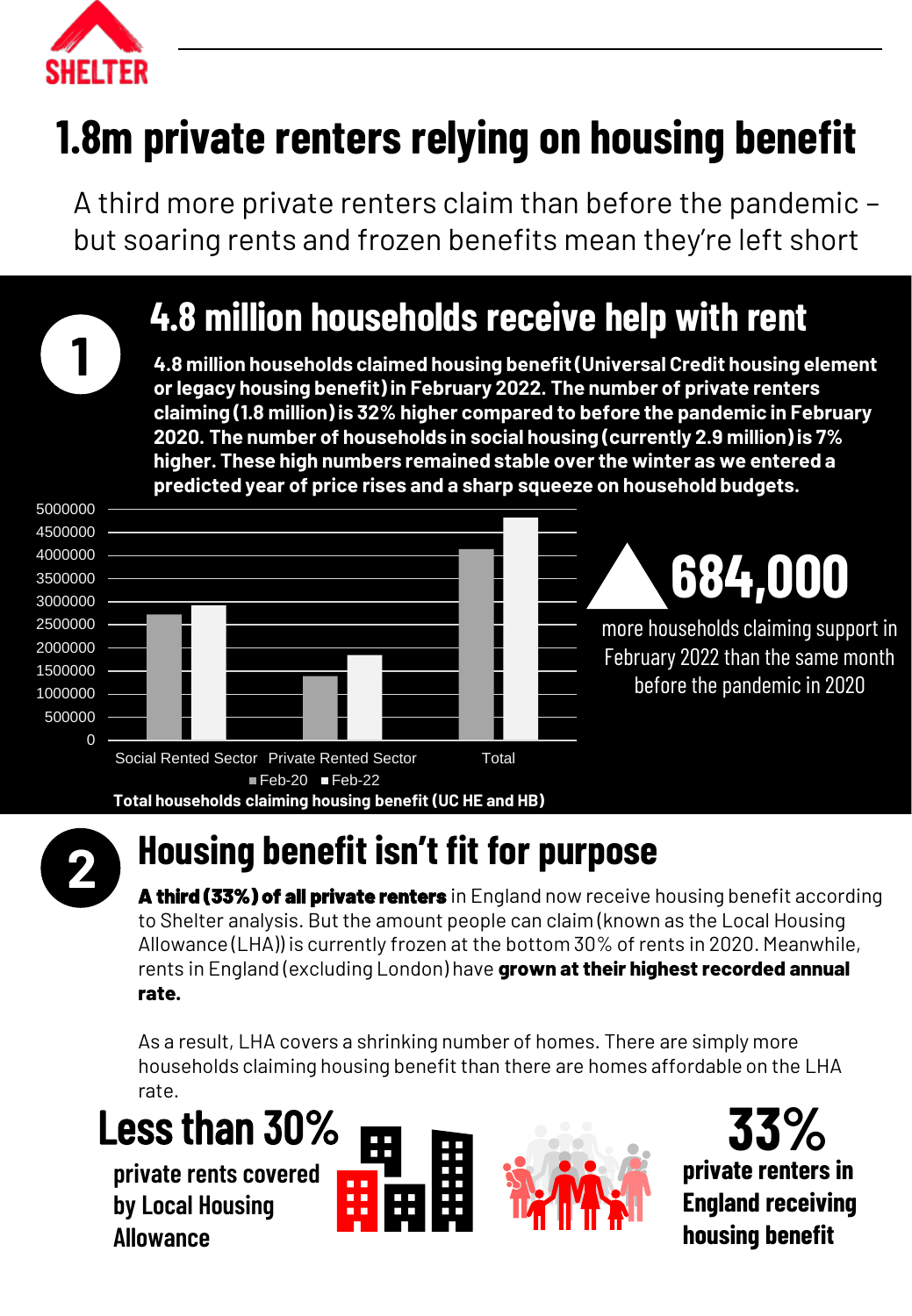

#### Percentage of private renting households claiming housing benefit by local authority, February 2022

a a shekara



Map: Shelter · Source: DWP · Map data: @ Crown copyright and database right 2021 · Created with Datawrapper

**4**

### **Housing benefit falls short in 91% of England**

**The government plans to keep the LHA frozen at March 2020 levels until at least 2023. Due to rent rises, the average gap between LHA and rent for a modest 2 bedroom home is now £10.53 a week – over £45 a month that a family has to make up to avoid falling into rent arrears, eviction and possible homelessness. LHA no longer covers the cost of a modest 2 or 3 bedroom home in 91% of England.**